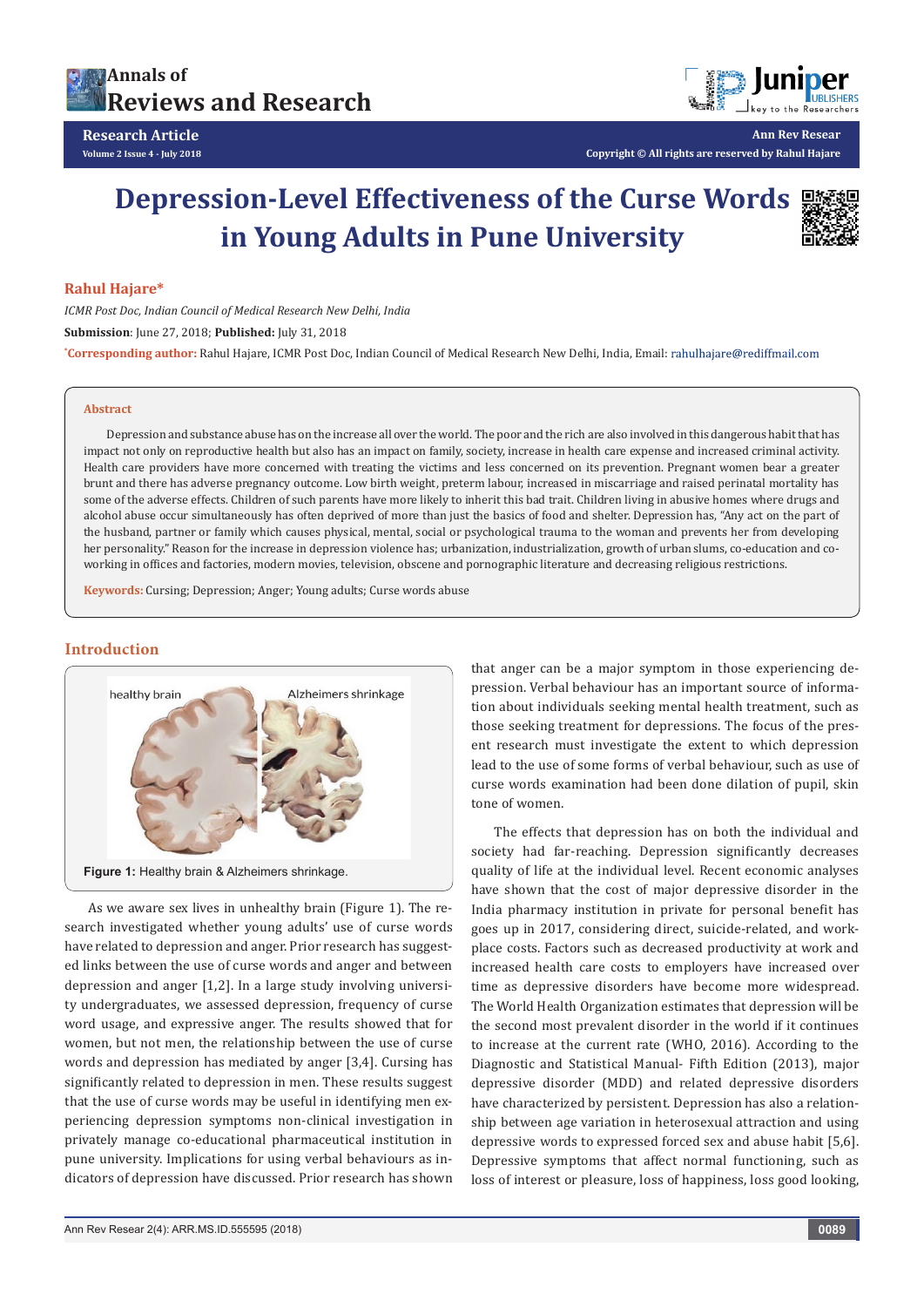loss of easy smile, dirt body smell, unhygienic staff, and loss of health principal in previously enjoyed activities and disturbance of mood and acidity personality, personality of urine disorder and cancer prone personality has also an extended cause of depression in middle age staff of pharmacy institution. A variety of other possible symptoms such as change in weight or appetite, disordered sleep, and fatigue, skin rashes and lupus may also present.

Major depressive disorder has characterized by symptomology for at least two weeks, whereas longer lasting mood disorders such as persistent depressive disorder (previously medical science called dysthymia) can last for up to five years, with depressive symptoms similar to MDD. Depression occurs with a variety of other psychological and physical conditions, such as anxiety and chronic illness that can accept by the body structure, body asymmetry and body line. Young adults such as college students have diagnosed with depression at a very high rate, and depression has been identified as the number one health problem among college students cannot ignored. Not everyone who has depressed seeks treatment or perceives the need to seek treatment. Lack of treatment leads to decreased quality of life and increased economic burden associated with depressive disorders. Current estimates suggest that of individuals who have experiencing depressive symptoms, only 70-75% seeks treatment, data shows National Association of Psychological Science India (Regd.). Common reasons for not seeking treatment include inability to access treatment due to financial or untold, stigma due to cultural expectations, embarrassment, or a need to cope with issues internally without the help of others. Alternatively, some individuals may not perceive the severity of their depressive symptoms to be great enough to seek treatment. While symptoms such as low mood, fatigue, and sleep issues, inability of love has somewhat commonly known to be associated with depression, there have some symptom patterns that may not be as familiar. For example, lack of ability to concentrate, memory problems, and physical symptoms such as gastrointestinal issues or migraines can also be indicators of depression. Irritability and anger can be symptoms of depression. Externalizing behaviours such as these maybe expressed as self-destructive behaviour, such as risk-taking and substance abuse, especially for men. It has been well documented that there has sex differences in the symptoms of depression unawareness of love sex [7,8].

Women has more likely to exhibit higher levels of internalizing symptoms (e.g., stress, rumination), while males have more likely to exhibit more externalizing symptoms (e.g.., aggression). In addition, women have more frequently diagnosed with depressive disorders and depressive symptoms for females have found to be more severe that comes under not to true principal of health. In a 2015 study, college of pharmacy Pune University found that, in a large sample of individuals diagnosed with Major Depressive Disorder (MDD) females had higher reported levels

of comorbidity and symptom severity including symptoms such as: weight gain, anxiety, and suicidal ideation. It has been suggested that the increased negative symptomology experienced by females when compared to males might be due to ovarian hormones and varying levels of sensitivity to adrenal hormones in the hypothalamic-pituitary-adrenal (HPA) axis when exposed to stress. Other explanations pertaining to the sex-differences between depression symptoms and behaviour have focused largely on cultural gender socialization. Specifically, in western cultures, males have more frequently socialized to believe that it has more socially acceptable to exhibit anger while females have not this could be why depressed males engage in more externalizing symptoms (i.e., aggression) than females. The purpose of the present research must test the hypothesis non-clinical investigation that individuals who have experiencing depression symptoms produce some forms of verbal behaviours, such as use of curse words. We further hypothesized that the relationship between cursing and depression may be mediated by anger. Separate lines of research have shown that anger has related to depression and that anger has related to cursing with higher levels of anger related to higher levels of both depression and cursing. The body of literature documenting the relationship between anger and depression has vast. The link between anger and depression has known.

The degree of anger and severity of depression has positively correlated. Aggression, irritability, and hostility has related terms that refer to anger directed out Wardley [9,10]. The cognitive act of rumination mediated the relationship between depression and anger in nonclinical community sample of adults, suggesting that anger and depression interact in a way that has characterized by both internal and external manifestations. Indeed, found that cognitive components of anger/hostility predicted increases in depression among a sample of nonclinical older adults. Anger mediated the relationship between college students' emotion regulation abilities and their depression. The students have a nonclinical sample, like the one reported in the present study. The relationship between anger and cursing has been substantially examined as well. Primary purpose of cursing is to express emotions such as anger, and to portray that emotion to others through the verbal behaviour of cursing. Cursing has been shown to have a dampening effect on intense feelings of anger and frustration, providing an outlet for expression without requiring the person to necessarily engage in aggressive physical acts to channel the emotion. Points out that the intensity of curse words can be adjusted [11,12].

#### **Method**

#### **Participants**

Fifty-five (20 women, 25 men) undergraduates who has enrolled in courses in the department Pune University Pune participated in exchange for course credit. The sample has 8% White,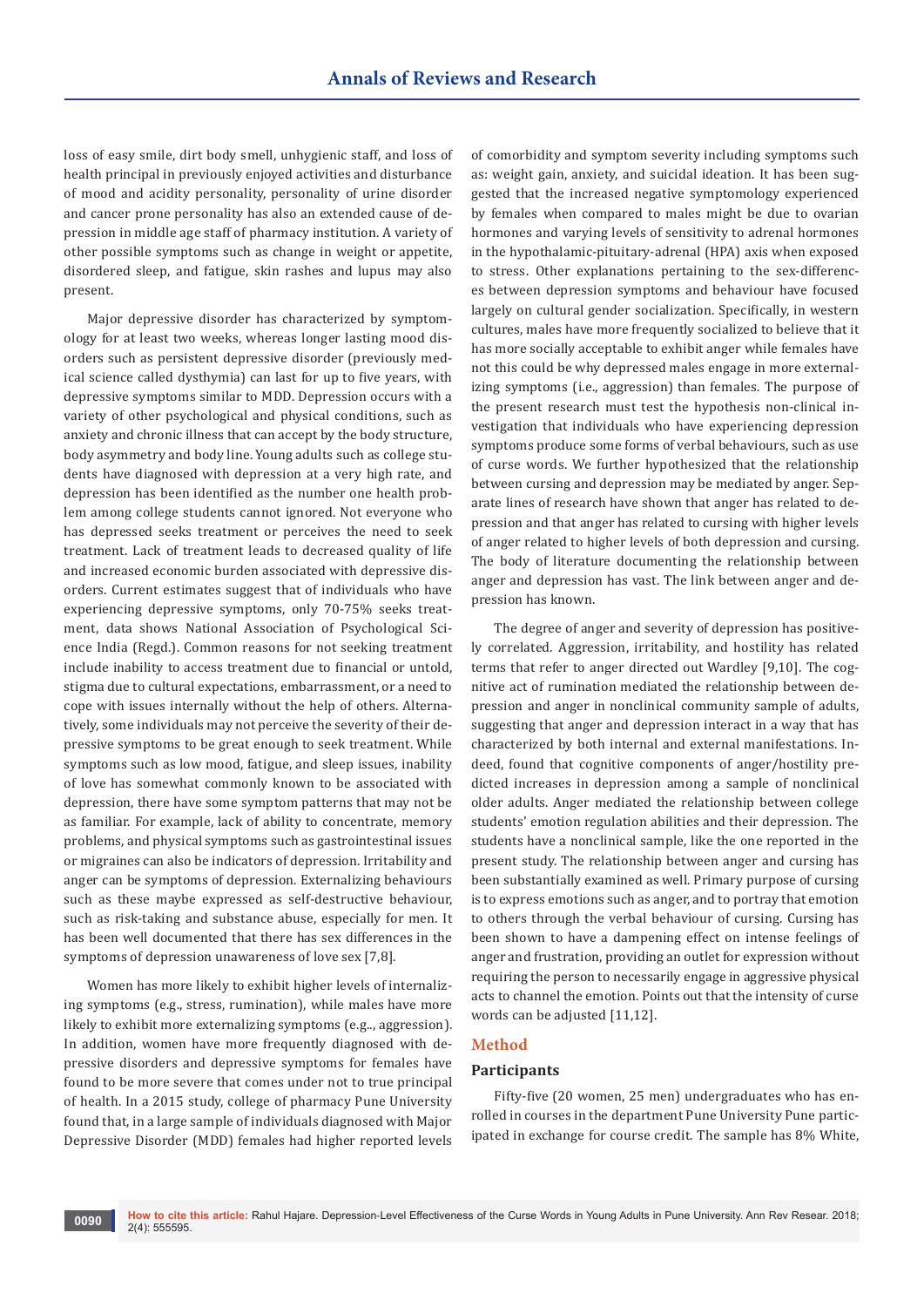5% Black, 6% Obese; 5% unsymmetrical body; 1% living with poor sanitation and 1% alcohol dependent. Sixty five percent of the sample reported high family income to be 60,000 or more.

## **Materials**

Participants completed survey in which the use of curse words, depression symptoms, anger, and demographics have assessed. We assessed participants' use of curse words using the self-report method described by researcher (2017). Participants have asked to rate the frequency with which they used 10 curse words used frequently by Marathi speakers (i.e., Bhikari, do not respect, fake smile, showing up high style, do not come to college, what do you want, forcefully sign, go to home, come with your father, second nature). Frequency of usage has rated on a 6-pointscale (1 = never, 2 = rarely, as in once or twice a year, 3 = occasionally, as in once or twice a month, 4 = about once or twice a week,  $5 =$  about once or twice a day, and  $6 =$  three to five times day, and 7 = more than five times a day).

#### **Procedure**

Participants viewed the invitation to participate in the study on SONA, which directed them to the survey which has implemented with a professional license of Surveymonkey.com. Additional information collected form college muster, signature style, colour of signature, font size and treatment received by administrative officer while signed the muster.

# **Data Collection**

Data has collected using a 10-item semi-structured questionnaire administered one-on-one in private by a trained male female staffs study team member. The questionnaire has informed by prior studies examining determinants of depression experience in other settings, piloted in 8 individuals, and modified accordingly to better achieve the aims of the study. The primary outcome, past 3-month experience of depression perpetrated by either the participant's senior or a member of the approve assistant professor, has measured using the small city mind set depression and control. That has a culturally-tailored depression measure, composed of 105 items informed by qualitative interviews with community members and individuals working directly with depression survivors in Pune University pharmaceutical Institutions living with poor sanitation (PUPILPS) that surveys control, psychological, physical, pupil dilations and mind script, and has validated in married male female staffs residing in Pune Pharmaceutical Institutions. Potential correlates of depression experience (Table 1, Figure 2) has surveyed across 10 domains:

**Table 1:** Modified and Inter & Intra Relationship of Different staffs against curse words.

| R <sub>1</sub>                                                                        | R <sub>2</sub>                                                                    | R <sub>3</sub>                                                                      | R <sub>4</sub>                                                   | R <sub>5</sub>                                                         | <b>R6</b>                                                                                    | R7                                                                                        | R <sub>8</sub>                                                 | R <sub>9</sub>                                                |
|---------------------------------------------------------------------------------------|-----------------------------------------------------------------------------------|-------------------------------------------------------------------------------------|------------------------------------------------------------------|------------------------------------------------------------------------|----------------------------------------------------------------------------------------------|-------------------------------------------------------------------------------------------|----------------------------------------------------------------|---------------------------------------------------------------|
| <b>Curse word</b><br>used by<br>approved<br><b>Assistant</b><br>Professor/per<br>week | <b>Curse word</b><br>used by<br>senior staffs<br>(Male &<br>Female) /per<br>month | Curse word<br>used by<br>Principal /<br>Meeting &<br>short meeting<br>alternatively | <b>Curse word</b><br>used by<br>HOD/Theo-<br>ry Examina-<br>tion | <b>Curse word</b><br>used by HOD/<br><b>Practical Ex-</b><br>amination | Curse word<br>used by Ex-<br>amination In<br>charge / Theo-<br>ry & Practical<br>Examination | <b>Curse word</b><br>used by senior<br>female staffs/<br><b>Engaged</b> extra<br>workload | Curse word<br>used by<br>Administra-<br>tive Officer/<br>Month | Curse word<br>used Princi-<br>pal /Theory<br>Examina-<br>tion |
| 1                                                                                     |                                                                                   | 9                                                                                   |                                                                  | 6                                                                      |                                                                                              |                                                                                           | 3                                                              | 9                                                             |
| 3                                                                                     | 8                                                                                 | $\overline{4}$                                                                      |                                                                  | 3                                                                      | $\mathbf{1}$                                                                                 | 9                                                                                         | $\Omega$                                                       | 9                                                             |
|                                                                                       | 7                                                                                 | $\overline{2}$                                                                      |                                                                  |                                                                        |                                                                                              | 9                                                                                         | 5                                                              | 8                                                             |
| 2                                                                                     | 9                                                                                 |                                                                                     |                                                                  | $\overline{7}$                                                         | 9                                                                                            | 8                                                                                         | $\Omega$                                                       |                                                               |
| $\overline{4}$                                                                        | 3                                                                                 | 6                                                                                   | 9                                                                | 3                                                                      | $\overline{4}$                                                                               | 3                                                                                         |                                                                | 7                                                             |
| 2                                                                                     | 7                                                                                 | 3                                                                                   | 9                                                                |                                                                        | 2                                                                                            | 2                                                                                         | 3                                                              | 5                                                             |
|                                                                                       | 4                                                                                 | 1                                                                                   | 9                                                                | $\Omega$                                                               | 3                                                                                            | 3                                                                                         | $\overline{2}$                                                 | 4                                                             |
| $\mathbf{0}$                                                                          | 2                                                                                 | 7                                                                                   | 5                                                                | $\Omega$                                                               | 2                                                                                            | 6                                                                                         | $\overline{\mathcal{L}}$                                       | $\overline{\mathcal{L}}$                                      |

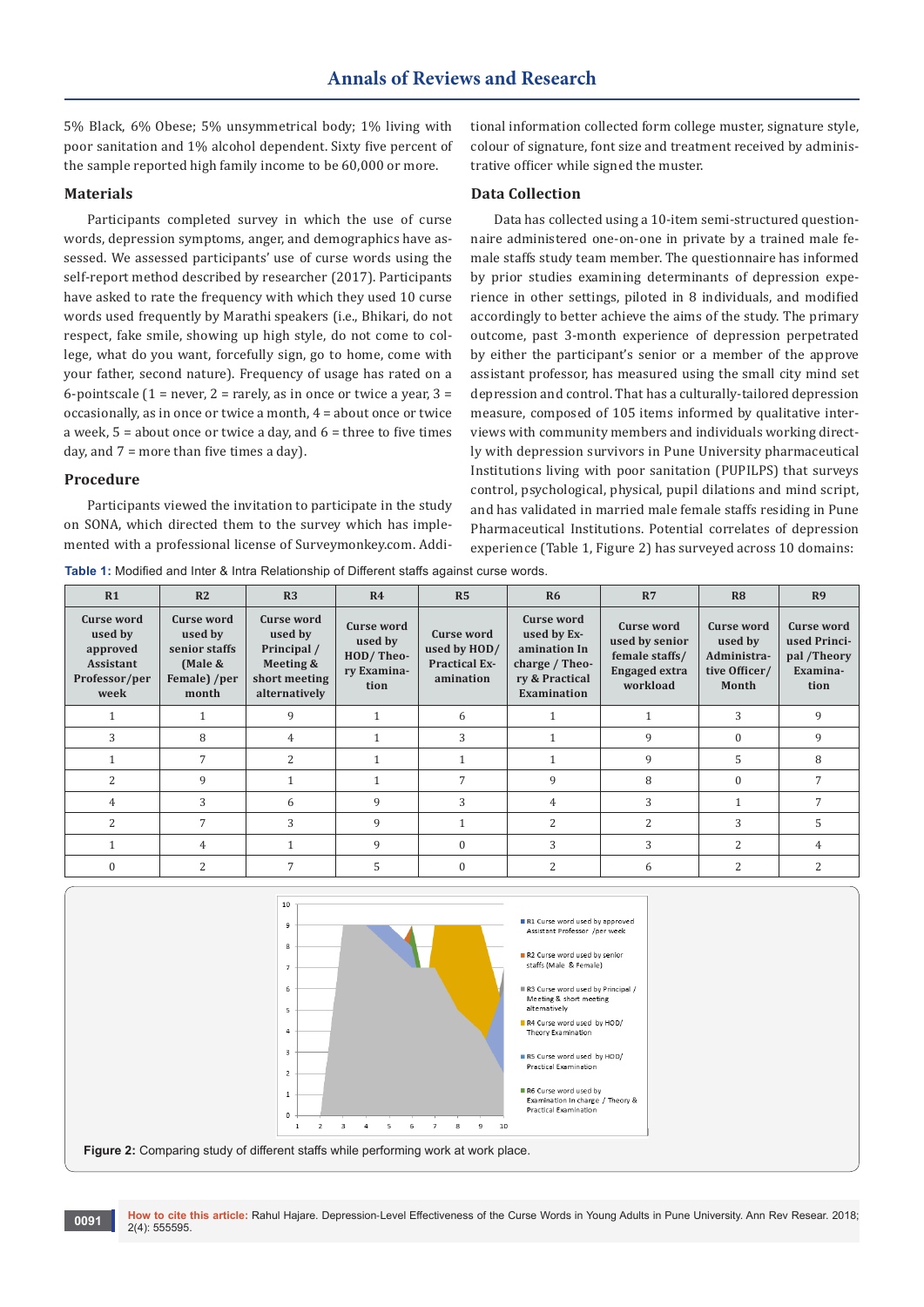- a) socio-demographics
- b) depression conceptualization and acceptance
- c) the marital relationship and marital family relationship
- d) telephonic communication and behaviours
- e) sexual attraction
- f) reproductive health
- g) staffs abuse and gambling
- h) stress
- i) resilience
- j) social support.

### **Results**

Several variables have dropped from consideration due to collinearity. In choosing between variables, those with greater correlation with the outcome has used. For example, age and education of the respondent has both associated with age and education of the staffs; therefore, the staff's variables have used. Similarly, the amount of premarital contact has associated with how well the participant felt. A multivariable model for Domain R6 from curse word used by examination In charge / theory & practical examination has not run longer because after accounting for collinearity, only this variable, capacity to communicate willingness to have approval power., that domain has a candidate prior 3-month betting and gambling has excluded from the final model because of the low frequency of affirmative response. The final model has shown in domain R 10 In the result, depression experience has significantly associated with less educational attainment by the participant's staffs, less satisfaction of the family with the mainplane they received at the time of work, poorer conflict negotiation skills, and greater acknowledgement of depression occurrence in family and friends. The research examined the relationships among use of curse words, anger, and depression symptoms to determine whether cursing may be predictive of depression symptoms in young adults. The results confirmed that for women, the relationship between use of curse words and depression symptoms was mediated fully by expressive anger. For men, the relationship between depression and use of curse words was not significant. The present research had many similarities in findings with previous research. First and foremost, the present study found that females reported higher levels of depression than males. I would like to request Hon'ble Present Prime Minister of India to stop approval of course who has poor level sanitation, low level oxygen uptake, abuse words used by head of the department, I would also like to request Hon'ble present prime minister to check the Ashaaram pattern in private Pharmaceutical Institution in Pune University.

Alcohol dependency from adult men in service privately managed pharmaceutical institutions and not allow licence to permit open a wine shop nearer to pharmaceutical Institutions.

## **Conclusion**

Use a plant-based protein blend diet pea - lowers levels of hunger hormone, ghrelin. Quinoa -chock full of anti-inflammatory compounds called flavonoids. Hemp - contains 20 amino acids, healthy omega fats and fibre (including 9 the body cannot make on its own). Coconut - packed full of healthy saturated fats that go straight to the liver for a quick energy boost. Monk fruit - contains powerful antioxidants called MoGro sides. Cinnamon - clinically proven to support healthy blood sugar levels AND healthy triglyceride levels. Vanilla Bean - loaded with minerals like magnesium, potassium, and calcium. Vanilla also has mood-boosting and energy enhancing effects on body. Zero alcohol use.

## **Acknowledgment**

This study has been guided by under supervision and guidance of Renowned Laboratory Scientist and Immunologist Respected Dr. Ramesh Paranjape' Retd. Director and Scientist 'G' National AIDS Research Institute India. I express my deep gratitude towards Respected Sir' for motivation and being great knowledge source for this research.

## **References**

- 1. Rahul Hajare (2018) Safe Sex: The True Principal Health? Medical Research and Clinical Case Reports 1(2): 79-81.
- 2. Rahul Hajare (2018) There is no Cure for the Cancer of Stupidity. Organic Medicinal Chem IJ 5(1): 555655.
- 3. Rahul Hajare (2018) Why No More Apes Evolving into Humans. Res Med Eng Sci 4(4).
- 4. [Hajare R, Rajkumar Shete \(2017\) Process from Biosafety Working](https://www.omicsonline.org/open-access/process-from-biosafety-working-style-to-accreditation-trends-drivingselffinanced-private-pharmacy-institution-in-remote-areas-indi.php?aid=91423)  [Style to Accreditation Trends Driving Self-Financed Private Pharmacy](https://www.omicsonline.org/open-access/process-from-biosafety-working-style-to-accreditation-trends-drivingselffinanced-private-pharmacy-institution-in-remote-areas-indi.php?aid=91423)  [Institution in Remote Areas Individuals in India. J Tradit Med Clin](https://www.omicsonline.org/open-access/process-from-biosafety-working-style-to-accreditation-trends-drivingselffinanced-private-pharmacy-institution-in-remote-areas-indi.php?aid=91423)  [Natur 6:230.](https://www.omicsonline.org/open-access/process-from-biosafety-working-style-to-accreditation-trends-drivingselffinanced-private-pharmacy-institution-in-remote-areas-indi.php?aid=91423)
- 5. Rahul Hajare (2018) The biosafety against privately managed pharmacy institution in Savitribai Phule Pune University is not such a simple shot. Int J Nep &Uro Dis 2(2): 6-7.
- 6. Rahul Hajare (2018) The True Principal Health and Investigation of The High Burnout Stages Experienced by Professors Working in Pharmacy Institutions Pune University and Related Factors: An Important Study. Adv Biotech Micro Reports 1(2): 66-72.
- 7. Rahul Hajare (2018) An Attempt to Eradicate Alcohol Dependency from Adult Men in Service Privately Managed Pharmaceutical Institutions in India. Toxicology and Applied Pharmacology Insights 1(1).
- 8. Rahul Hajare (2018) Instructional Teaching Strategy Can Boost an Activator of Students. J Yoga Physio 4(4): 555642.
- 9. [Rahul Hajare \(2018\) A short research on phenomenology of](http://medcraveonline.com/JMEN/JMEN-06-00200.php)  [dysmenorrhea and health effects on the quality life in Pune suburban](http://medcraveonline.com/JMEN/JMEN-06-00200.php)  [pharmaceutical institution. J Microbiol Exp 6\(2\):121-122.](http://medcraveonline.com/JMEN/JMEN-06-00200.php)
- 10. Rahul Hajare (2018) Self-Explanatory Non-Funded Project Study of Dysmenorrhea and Impact on Quality of Life in Rajgad Dnyanpeeth's College of Pharmacy-Savitribai Phule Pune University Pune. Developments Clin Med Pathol 1(1): 1-6.
- 11. Rahul Hajare (2017) The Impact of Relocation and Transfer of naive B. Pharm Students to Adjacent Class room in Privately Managed Self Finance Co-Educational Pharmaceutical Institute and Survey Investigation of Attitude towards Pharmaceutical Syllabus. Biomed J Sci Tech Res 1(1): 1-3.